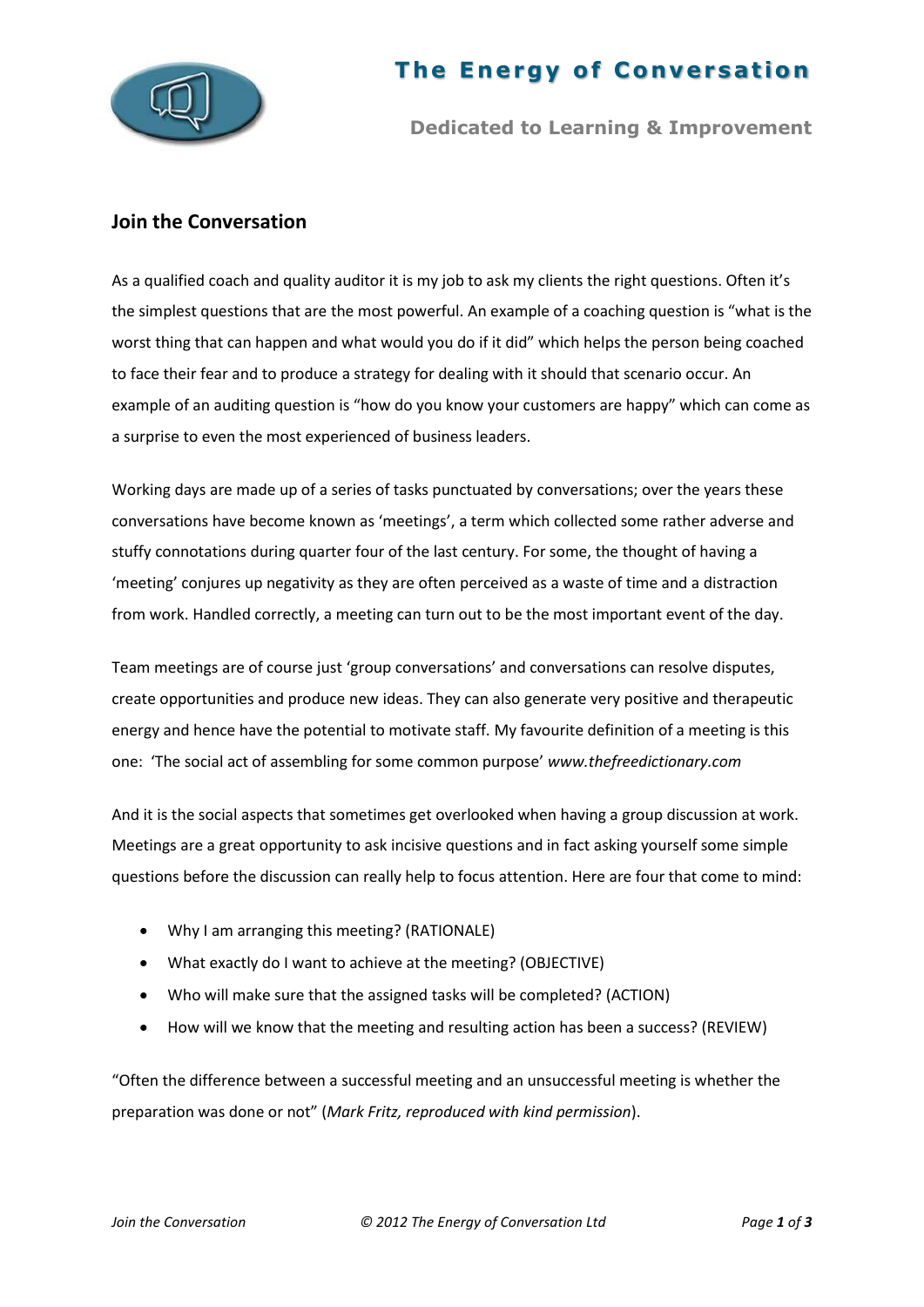It is as important to justify the need for a meeting as it is to fine-tune its objective. Having chaired many meetings during my career, I have produced a checklist that you can use. The aim of the checklist is to focus attention and thoroughly prepare for a meeting. Preparation is everything; it means having a structured approach; in some cases, planning a beginning, middle and an end is useful, especially for meetings where only two parties are involved.

I would also recommend being open as to the different directions a discussion can take. This creates an interesting tension between preparation and flexibility generated by the half of you that wants to control the meeting (having prepared for it) and the other half of you that needs to remain open to possibilities. So in effect your preparation also includes being 'prepared' to be flexible.

The Chair is sometimes seen as the font of all knowledge, the provider of all answers and the decision-maker. This is not necessarily the case. The role of The Chair is to facilitate discussion and control the dynamics of the group. If The Chair also happens to know the way forward or be the one who makes the decisions, then this is incidental. And so to the checklist which is in two sections; the items in section A are relevant for both The Chair and The Attendees, while Section B contains items specifically for The Chair to think about.

## SECTION A – Items for all attendees, including The Chair

- Anticipate *curve balls* (issues that might be raised or any difficult questions that might be asked)
- Enter the conversation in a positive, creative, flexible and open frame of mind that is sustained
- Listen very carefully to the other parties with a view to gaining appreciation & understanding
- Encourage/allow other parties to express views and be open to the influence of those views
- Humanise the interaction e.g. sharing experiences or lightening the mood as appropriate
- Be mindful of personal power e.g. being over-bearing, chasing too much before/after
- Be alert to unforeseen opportunities that may occur during the conversation
- Be sensitive as to the emotional and practical needs of the other parties
- Adjust the pace of the conversation to suit the other parties
- Check understanding after conveying any information
- Leave any 'personal baggage' outside the door
- Behave with integrity and with dignity
- Leave other parties in 'a good place'